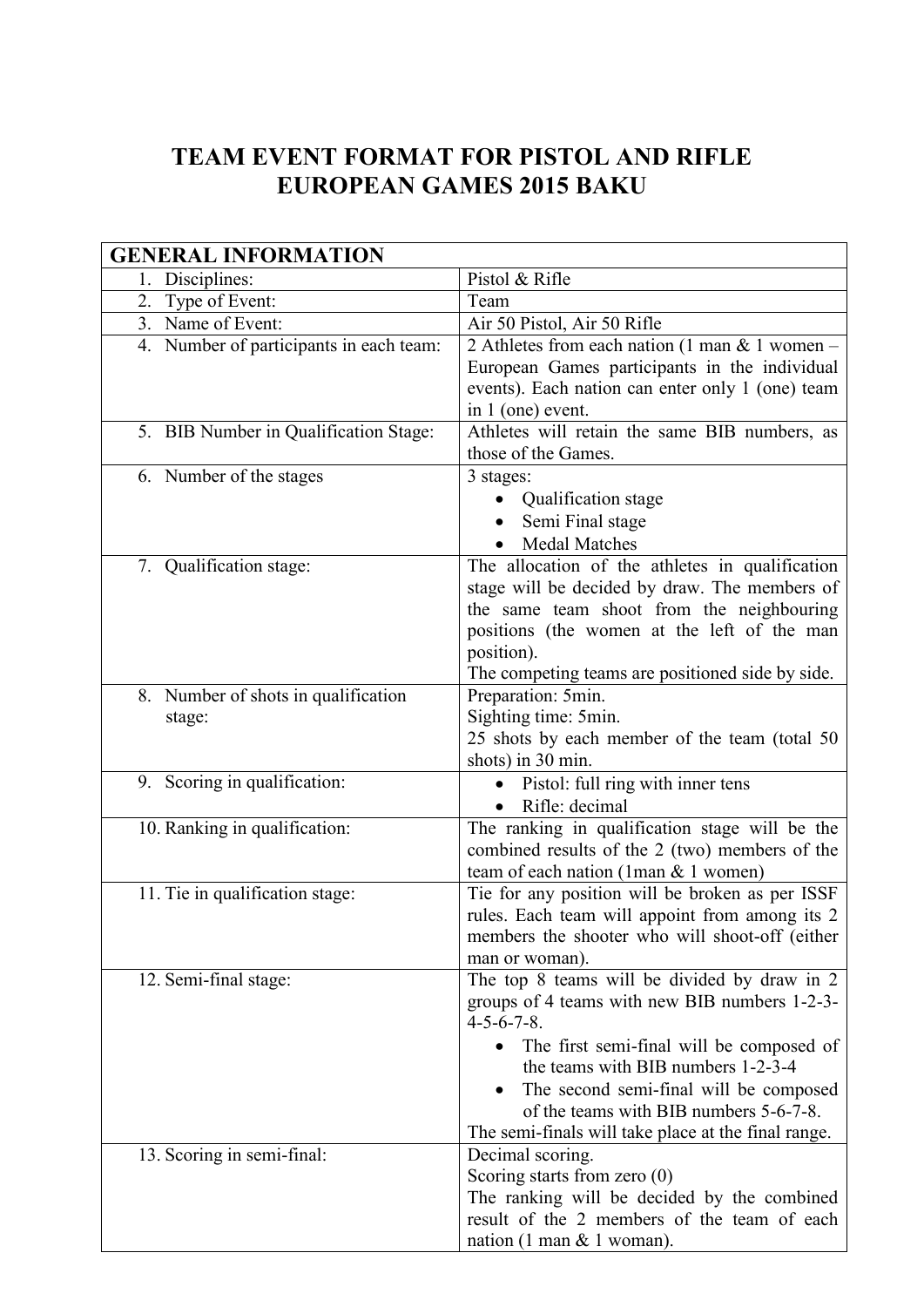| 14. Number of shots in semi-final: | Preparation and sighting time: 3min.<br>First elimination stage:                                    |
|------------------------------------|-----------------------------------------------------------------------------------------------------|
|                                    | 2 series of 3 shots (6 shots) by each                                                               |
|                                    | member of the team in 150 sec.                                                                      |
|                                    |                                                                                                     |
|                                    | Followed by 2 shots in 100 sec.                                                                     |
|                                    | The lowest ranking team is eliminated                                                               |
|                                    | After another 2 shots in 100 sec. the next                                                          |
|                                    | lowest ranking team is eliminated.                                                                  |
|                                    | Second stage:                                                                                       |
|                                    | After the elimination of $3rd$ ranked team,                                                         |
|                                    | the remaining two teams will continue to                                                            |
|                                    | shoot 2 shots to complete the semi-final                                                            |
|                                    | (total 12 shots).                                                                                   |
|                                    | The winner teams of the semi-finals will qualify                                                    |
|                                    | for the Gold Medal match.<br>The two teams in $2nd$ place of the semi-finals will                   |
|                                    |                                                                                                     |
|                                    | qualify for the Bronze Medal match.<br>The two eliminated teams of the two semi-finals              |
| 15. Ranking after semi-final stage | will be ranked in $5th$ to $8th$ places according their                                             |
|                                    | semi-final results.                                                                                 |
|                                    |                                                                                                     |
| 16. Tie in semi-final stage        | Tie for elimination will be broken by shoot-off as<br>per ISSF rules. Each team will appoint from   |
|                                    |                                                                                                     |
|                                    | among its 2 members the shooter who will shoot-<br>off (either man or woman).                       |
|                                    | In case of a tie, for the $5th$ to $8th$ places, the tied                                           |
|                                    | teams will be ranked according to their                                                             |
|                                    | qualification ranking.                                                                              |
| 17. Medal matches:                 | The Bronze Medal Match will be shot first,                                                          |
|                                    | followed by the Gold Medal Match.                                                                   |
| 18. Scoring in Medal Matches:      | Decimal scoring.                                                                                    |
|                                    | The ranking of each shot will be decided by the                                                     |
|                                    | combined result of the 2 members of the team of                                                     |
|                                    | each nation $(1 \text{ man } \& 1 \text{ woman})$ .                                                 |
|                                    | The winning team of each shot receives 1 point.                                                     |
|                                    | The winner team has to get 5 points with at least                                                   |
|                                    | a one-point advantage.                                                                              |
|                                    |                                                                                                     |
| 19. Tie in Medal Matches:          | In case of the tie after a shot no point is awarded                                                 |
| 20. Bronze Medal Match:            | and the next shot must be called.                                                                   |
|                                    | After 4min. change over time, the 2 teams from                                                      |
|                                    | the $2nd$ place at the semi-finals will take part in                                                |
|                                    | the Bronze Medal Match (positions C and D for<br>the team from the $1st$ semi-final and positions E |
|                                    | and F for the team from the $2nd$ semi-final)                                                       |
|                                    |                                                                                                     |
|                                    | 1 min. Preparation time (no sighting shots)                                                         |
|                                    | 50sec. for each shot                                                                                |
|                                    | Duel between the 2 teams.                                                                           |
|                                    | After 5 points, the winner team will be the<br>bronze medallist.                                    |
| 21. Gold Medal Match:              | After 4min. change over time, the 2 teams from                                                      |
|                                    | the $1st$ place at the semi-finals will take part in                                                |
|                                    | Gold Medal Match (positions C and D for the                                                         |
|                                    | team from the $1st$ semi-final and positions E and                                                  |